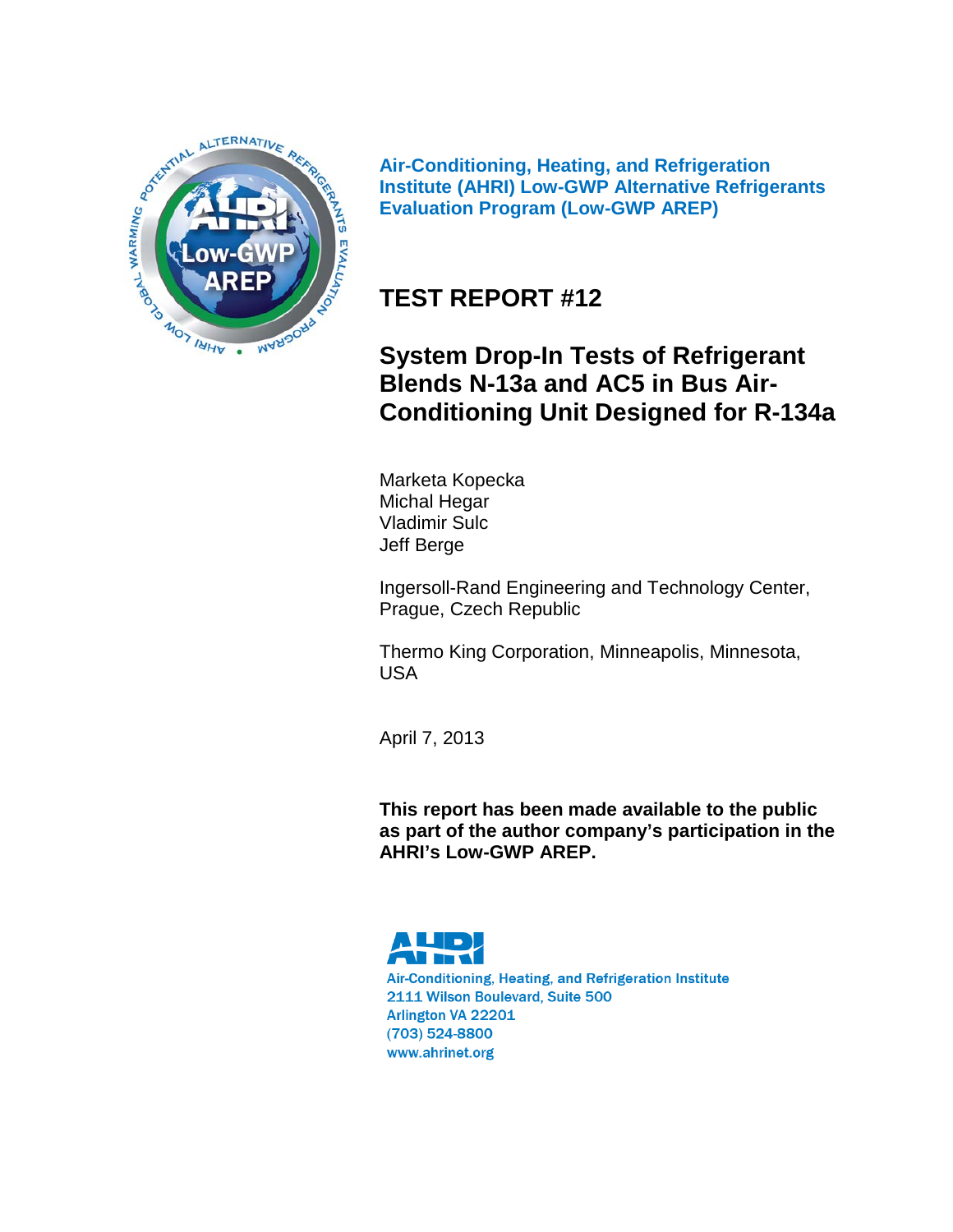List of Tested Refrigerants' Compositions (Mass%)

| N-13a | R-134a/R-1234yf/R-1234ze(E) (42/18/40) |
|-------|----------------------------------------|
| AC5   | $R-32/R-152a/R-1234ze(E)$ (12/5/83)    |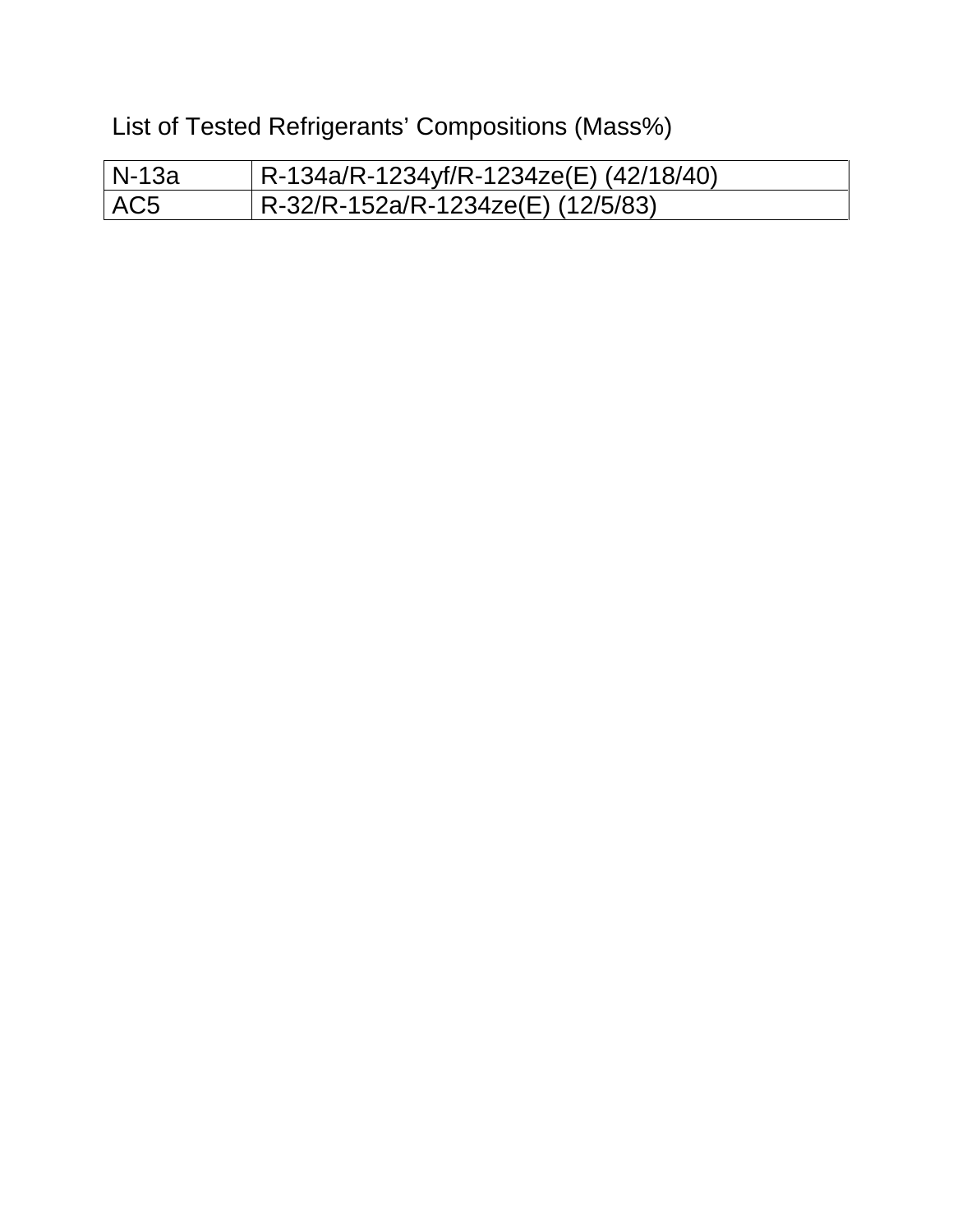



### **1. Introduction:**

This report presents the results of cooling performance drop-in tests on a typical Thermo King bus air-conditioning unit with refrigerant R-134a as a baseline and two alternative blends.

The alternative refrigerants involved in this evaluation are listed below:

Alternative (Manufacturer): AC5 (Mexichem) N-13a (Honeywell)

Cooling capacity tests were performed in May 2012 at Ingersoll-Rand's Engineering and Technology Center in Prague, Czech Republic. The HVAC test labs in the Technology Center are capable of performing bus and rail air-conditioning tests according Thermo King Standards.

#### **2. Details of Test Setup:**

The unit tested was a Thermo King Athenia™ S-805 standard rooftop bus air conditioner. The S-805 employs R-134a as the refrigerant and it has a nominal cooling capacity of 24 kW under Thermo King's standard rating conditions as shown in Table 1 and at a nominal compressor speed of 3000 RPM. The unit works with a Thermo King open-shaft 4 cylinder reciprocating compressor with a displacement of  $492 \text{ cm}^3(30 \text{ cu in}).$ 

Bus air conditioners typically employ an open-shaft compressor, which is belt driven from the bus engine. The unit is connected to the compressor by hoses and tubes. The basic bus HVAC circuit consists of a

compressor, a condenser coil, an expansion valve and an evaporator coil. Figure  $1^1$  shows the layout of major components for a roof –mounted system. Electrical power for the condenser fans and evaporator blowers are usually supplied from a 24 V DC alternator mounted on the bus engine.

**.** 



 $1$  2011 ASHRAE Handbook, HVAC Applications, Chapter 11 MASS TRANSIT, page 11.5.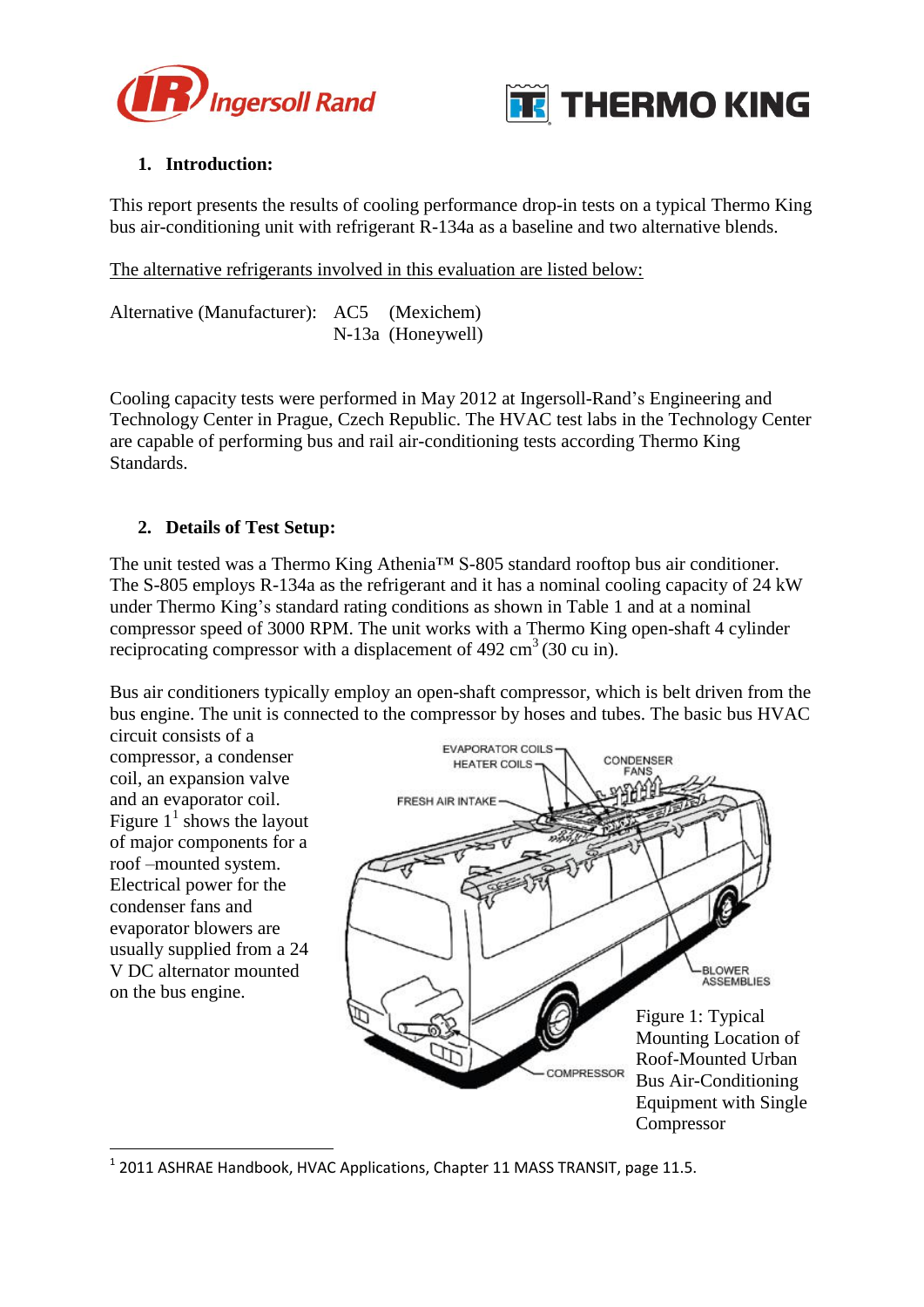![](_page_3_Picture_0.jpeg)

![](_page_3_Picture_1.jpeg)

A test stand with an electric motor is used for cooling capacity measurements of bus HVAC units in a laboratory environment. The HVAC compressor is driven from the electric motor and the rotational speed and compressor shaft torque are measured in order to exclude power losses of the electric motor. The compressor input power is then determined from measured torque and rotational speed. The input power of 24 V DC electric blowers and fans is directly measured by a power analyzer. Total bus HVAC unit power input is a summation of the compressor input power calculated from compressor rotational speed and torque and electric components input power directly measured by power analyzer.

All tests were performed with the Thermo King standard 35 cSt polyol ester compressor lubricant. The oil and filter drier were changed at the end of the testing for each refrigerant.

| Condenser Air<br>Inlet<br>Temperature<br>(CAIT) |                   |                          | Evaporator Air Inlet<br>Temperature (EAIT) | <b>Evaporator Dew</b><br>Point Inlet<br>Temperature<br>(EDPIT) |                                     | Note:                                  |  |  |
|-------------------------------------------------|-------------------|--------------------------|--------------------------------------------|----------------------------------------------------------------|-------------------------------------|----------------------------------------|--|--|
| [°C]                                            | $\mathsf{[^o F]}$ | $\lceil$ <sup>o</sup> Cl | [°F]                                       | $\lceil$ <sup>o</sup> Cl                                       | $\lceil \, \circ \mathrm{F} \rceil$ |                                        |  |  |
| 35.0                                            | 95.0              | 26.7                     | 80.1                                       | 15.6                                                           | 60.1                                | <b>TK Standard</b><br>rating condition |  |  |
| 40.0                                            | 104.0             | 40.0                     | 104.0                                      | 27.6                                                           | 81.7                                | MAX capacity<br>(50 % RH at 40°C)      |  |  |
| 48.9                                            | 120.0             | 48.9                     | 120.0                                      | 15.6                                                           | 60.1                                | TK MAX                                 |  |  |

Table 1: Test temperature conditions

The HVAC test cell is shown in Figure 2 and consists of a condenser (hot) room, evaporator room and control room. The tested unit and the compressor are installed in the hot room with requested condenser ambient temperature. The evaporator room consists of technology for setting requested evaporator conditions – return air temperature and humidity. The cooling capacity on the air side is calculated at steady state conditions from the measured air flow rate and air enthalpy difference between evaporator inlet and outlet temperatures. The calculation is performed according to ANSI/ASHRAE Standard 37-2009 with measurement uncertainty ± 5 % from measured value.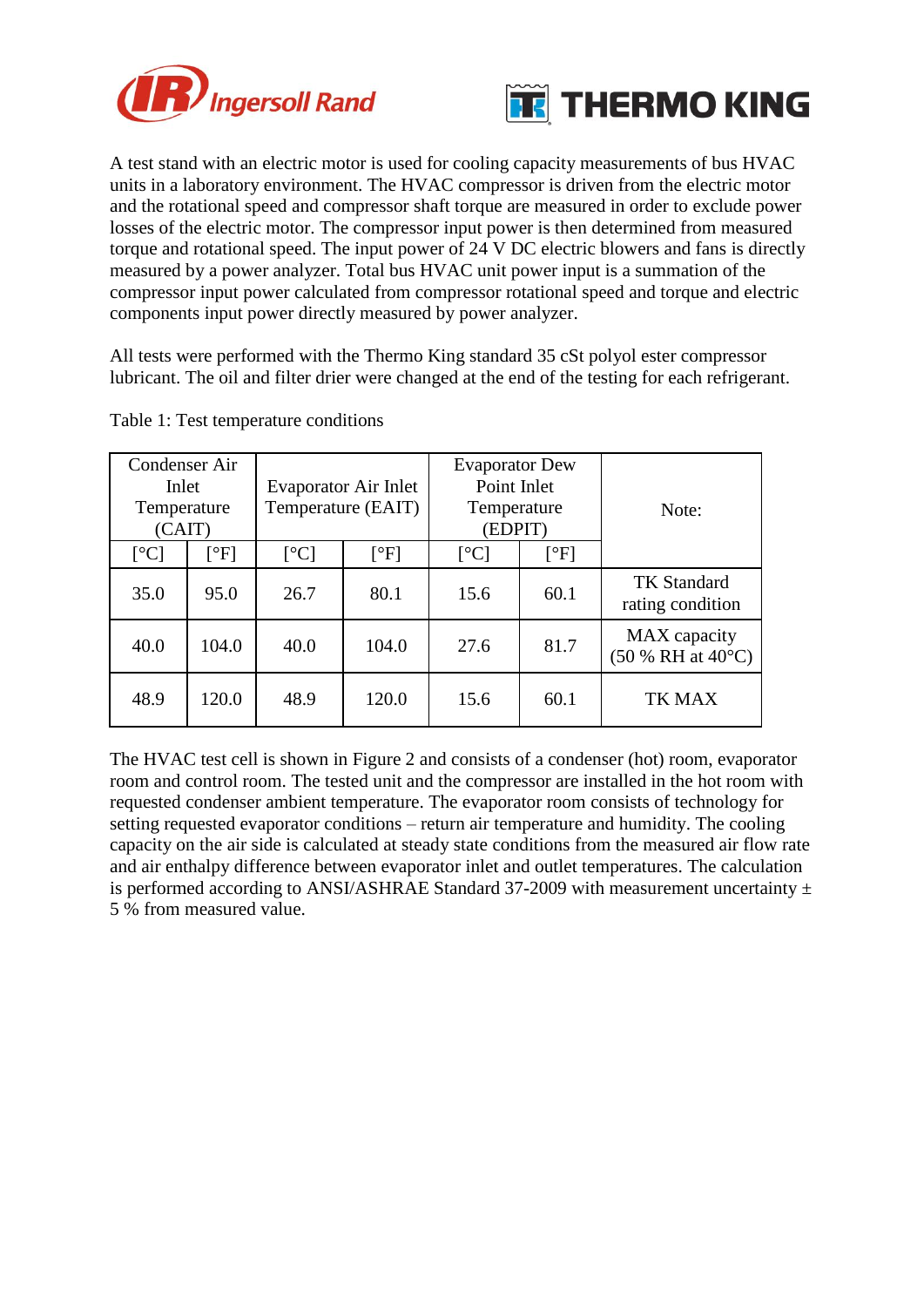![](_page_4_Picture_0.jpeg)

![](_page_4_Picture_1.jpeg)

![](_page_4_Figure_2.jpeg)

Figure 2: HVAC test lab design

HVAC test lab stability:

- Temperature  $\pm 0.5$  °C
- Static pressure  $\pm$  5 Pa
- Dew point temperature  $\pm$  0.2 °C

The tested unit was installed on the test stand in the hot room of the HVAC lab and the compressor was installed on the compressor test stand for torque measurement. Afterwards, the unit was charged with R-134a according to the unit specification and the thermal expansion valve (TXV) setting was verified. After the nominal cooling capacity was verified at standard rating conditions and at a compressor speed of 3000 RPM, the cooling capacity tests were performed at several levels of compressor speeds and under the temperature conditions shown in Table 1.

After the baseline tests were completed, the R-134a refrigerant was recovered, the filter drier and oil were changed, and the unit was then charged with N-13a refrigerant. The N-13a charge and TXV position were adjusted at TK Standard rating conditions and at a compressor speed of 3000 RPM in order to achieve optimal cooling capacity before repeating the R-134a test conditions. The N-13a test procedure was repeated for the AC5 refrigerant.

The refrigeration system cycle diagram and probe placement is illustrated in Figure 2. All drop-in tests were conducted with the alternative refrigerants placed in the representative system with no modifications made to the equipment except for refrigerant charge and TXV adjustments.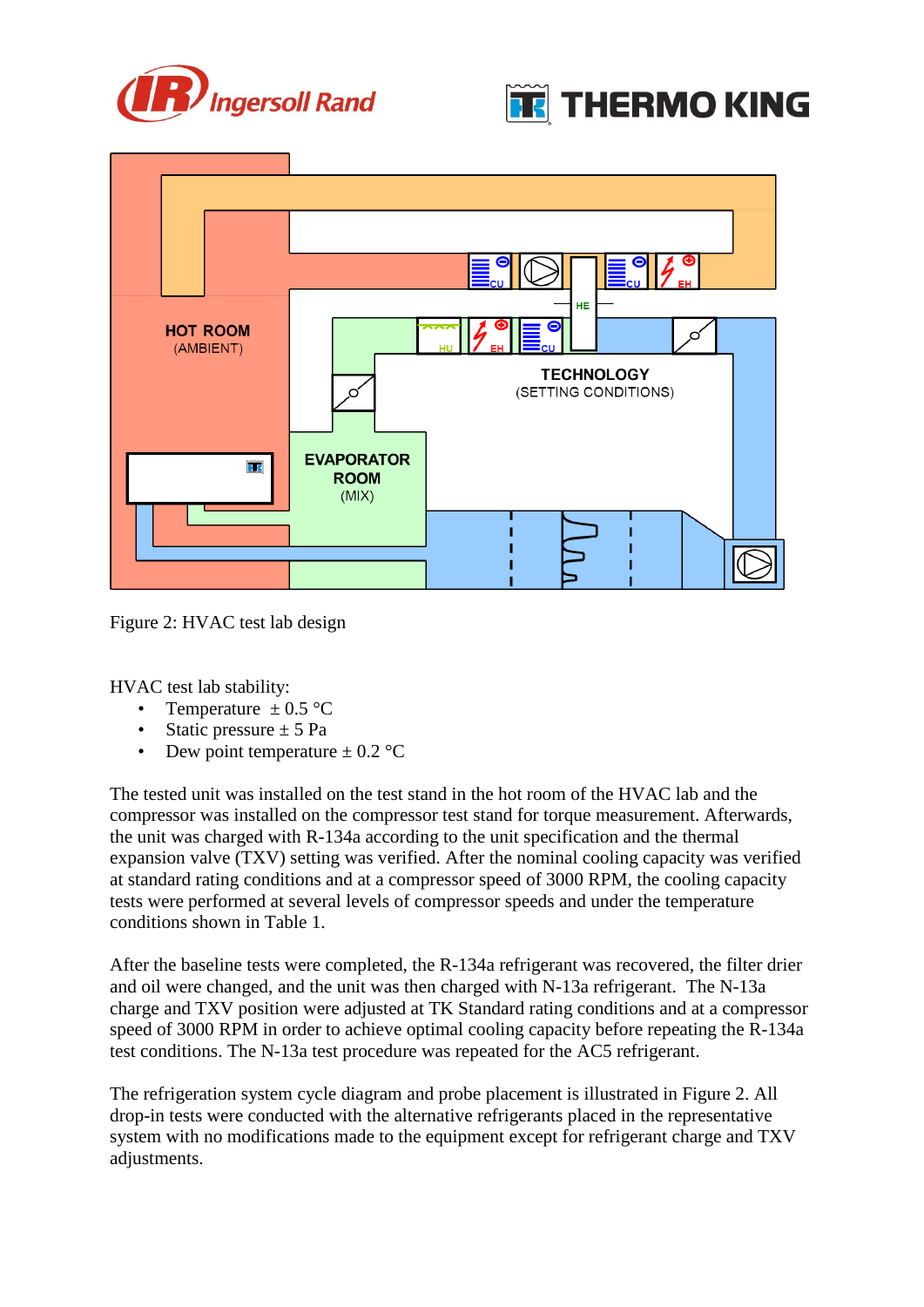![](_page_5_Picture_0.jpeg)

![](_page_5_Picture_1.jpeg)

![](_page_5_Figure_2.jpeg)

Figure 2: Refrigeration system cycle diagram and probe placement

Measurement instrumentation :

Air side temperatures – Pt100 A-class sensors Humidity – dew point devices DewMaster2001, DewPrime-C1-S2 Air pressures – Fischer Rosemount sensors Refrigerant pressures – ZPA sensors Refrigerant temperature – Pt100 A-class sensors Torque – tenzometrical sensor Drehmoment Messwellen T1A Revolutions – Optical sensors Information temperatures –Thermocouples Cu-Co Electrical data – Power analyzer NORMA

The Technology Center has ISO 9001 certification. All the testing equipment and measuring devices used are regularly inspected and calibrated.

#### **3. Results**

The following tables and charts present a comparison summary of the results calculated from measurements. The TXV was adjusted with focus on optimal performance at typical rating conditions. The refrigerant properties were provided by Honeywell (N-13a) and Mexichem (AC5). The evaporator superheat temperature, ESH, is calculated as a difference between the temperature measured at the evaporator outlet, EVOT, and evaporating temperature,  $EVOT_{sat}$ .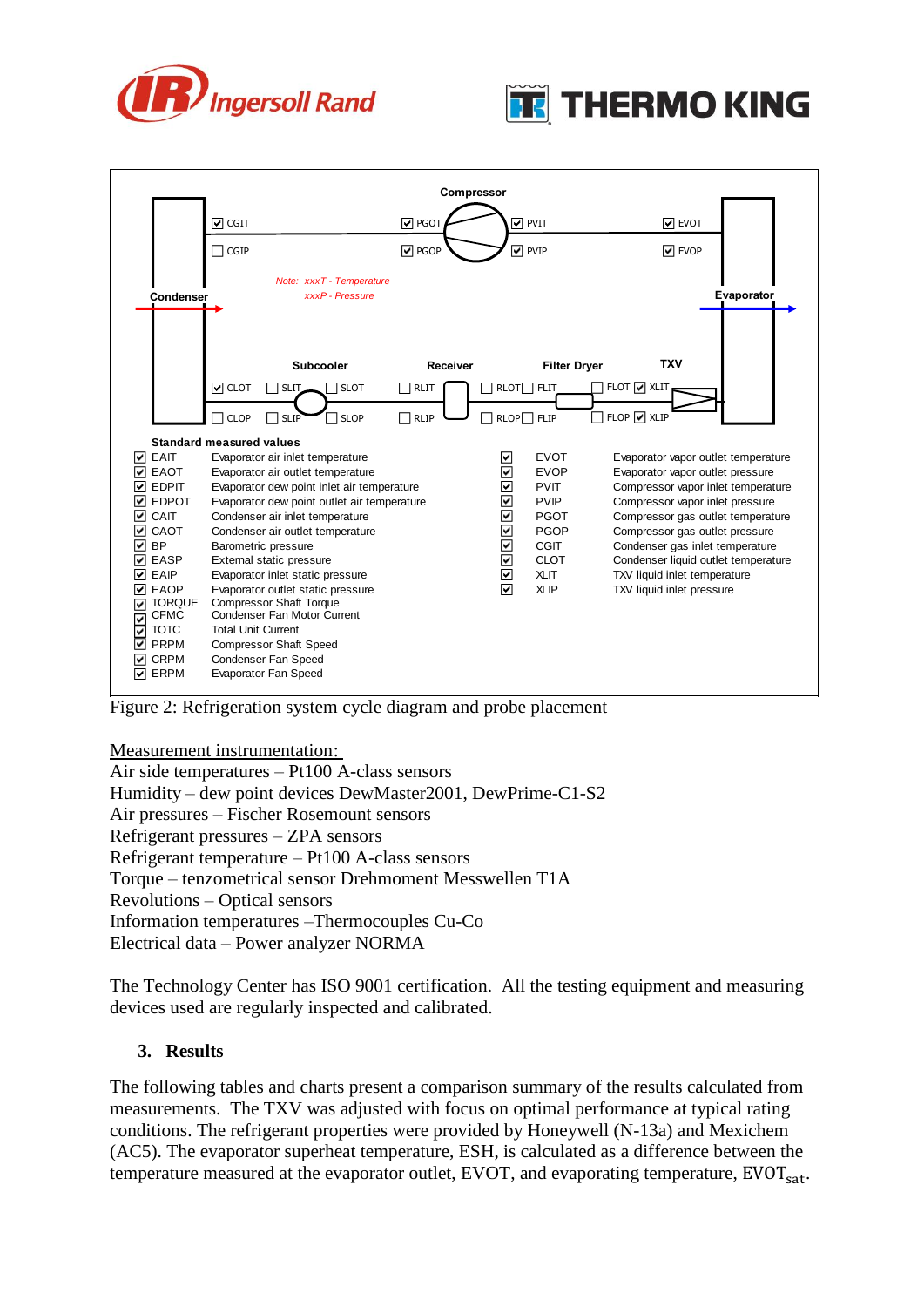![](_page_6_Picture_0.jpeg)

![](_page_6_Picture_1.jpeg)

The evaporating temperature,  $EVOT<sub>sat</sub>$ , is a function of the evaporating pressure,  $EVOP$ , and therefore the NIST database REFPROP version 8 was used for the correct determination of evaporating and condensing temperatures. The compressor input power was calculated from compressor rotational speed and torque and the fans' power input from measured voltage and current. The following equations were used to determine total value of COP:

$$
COP = \frac{Q_0}{P_{UNIT}} \ [ - ]
$$

where

 $P_{UNIT} = P_{COMPRESSOR} + P_{FANS}$  [W]

The net total cooling capacity,  $Q_0$ , was determined from air flow and air enthalpy difference across the evaporator. Table 2 shows the comparison of N-13a main parameters relative to the R-134a baseline. Table 3 shows the comparison of AC5 relative to the R-134a baseline. The following calculations were employed for determination of differences and ratios relative to R-134a for both alternative refrigerants.

|                                    | Evaporating temperatures difference: $d(EVOT_{sat}) = (EVOT_{sat})_{Alt} - (EVOT_{sat})_{R-134a}$ [°F] |                     |
|------------------------------------|--------------------------------------------------------------------------------------------------------|---------------------|
|                                    | Evaporating superheat difference: $d(ESH) = ESHAlt - ESHR-134a [°F]$                                   |                     |
|                                    | Condensing temperatures difference: $d(PGOT_{sat}) = (PGOT_{sat})_{Alt} - (PGOT_{sat})_{R-134a}$       | $[$ <sup>o</sup> F] |
| Suction pressures difference:      | $d(PVIP) = PVIPAlt - PVIPR-134a$ [psia]                                                                |                     |
| Suction temperatures difference:   | $d(PVIT) = PVIT_{Alt} - PVIT_{R-134a}$ [°F]                                                            |                     |
| Discharge pressures difference:    | $d(PGOP) = PGOPAlt - PGOPR-134a$ [ psia ]                                                              |                     |
| Discharge temperatures difference: | $d(PGOT) = PGOTAlt - PGOTR-134a [°F]$                                                                  |                     |
| Unit input power ratio:            | $(P_{\text{unit}})_R = (P_{\text{unit}})_{A1t}/(P_{\text{unit}})_{R-134a}$ [-]                         |                     |
| Net cooling capacity ratio:        | $(Q_0)_R = (Q_0)_{Alt}/(Q_0)_{R-134a}$ [-]                                                             |                     |
| Total COP ratio:                   | $(COP)_{R} = (COP)_{Alt}/(COP)_{R-134a}$ [-]                                                           |                     |
| Refrigerant charge ratio:          | $(Change)_R = (Change)_{Alt}/(Change)_{R-134a}$ [-]                                                    |                     |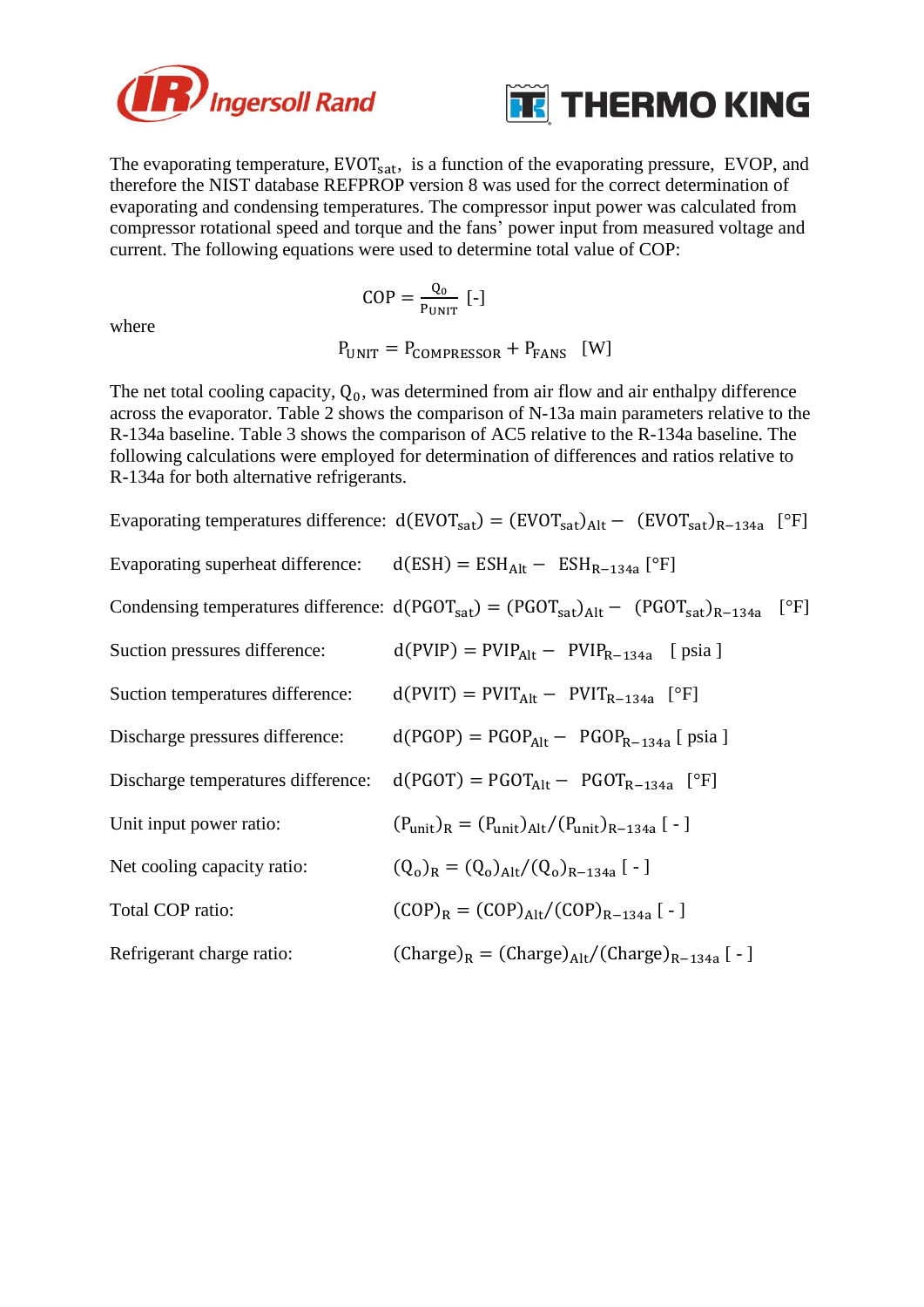![](_page_7_Picture_0.jpeg)

![](_page_7_Picture_1.jpeg)

Table 2: Comparison of main parameters for system charged N-13a relative to R-134a.

| Comparison of N-13a relative to R-134a |               |               |                |                       |             |         |             |            |         |         |         |                        |         |           |         |
|----------------------------------------|---------------|---------------|----------------|-----------------------|-------------|---------|-------------|------------|---------|---------|---------|------------------------|---------|-----------|---------|
| <b>Conditions</b>                      |               |               |                |                       | Evaporator  |         | Condenser   | Compressor |         |         |         | <b>Unit Parameters</b> |         |           |         |
| CAIT                                   | EAIT          | <b>EDPIT</b>  | Comp.<br>Speed | Evap.<br>Fan<br>Speed | d(EVOT sat) | d(ESH)  | d(PGOT_sat) | d(PVIP)    | d(PVIT) | d(PGOP) | d(PGOT) | Punit R                | Qo_R    | Charge_R  | COP R   |
| $[^{\circ}F]$                          | $[^{\circ}F]$ | $[^{\circ}F]$ | [RPM]          | [-]                   | [°F]        | [°F]    | [°F]        | [psia]     | [°F]    | [psia]  | [°F]    | [-]                    | [-]     | $[\cdot]$ | $[$     |
| 95,0                                   | 80,1          | 60,1          | 1000           | <b>HS</b>             | 1,4         | $-0,7$  | 0,1         | $-2,1$     | $-2,0$  | $-11,5$ | $-10,6$ | 0,97                   | 0,97    | 1,00      | 1,00    |
| 95,0                                   | 80,1          | 60,1          | 2000           | <b>HS</b>             | 1,4         | $-0,2$  | 0,4         | $-1,7$     | $-0,9$  | $-13,9$ | $-16,5$ | 0,95                   | 0,96    | 1,00      | 1,01    |
| 95,0                                   | 80,1          | 60,1          | 3000           | <b>HS</b>             | 1,9         | $-0,1$  | 2,0         | $-1,4$     | $-0,9$  | $-10,9$ | $-16,9$ | 0,95                   | 0,92    | 1,00      | 0,98    |
| 95,0                                   | 80,1          | 60,1          | 1000           | LS                    | 1,2         | $-0,5$  | 0,8         | $-1,9$     | $-0,7$  | $-9,2$  | $-10,6$ | 0,97                   | 0,98    | 1,00      | 1,01    |
| 95,0                                   | 80,1          | 60,1          | 2000           | LS                    | 0,9         | 0,7     | 1,7         | $-1,6$     | 1,1     | $-9,3$  | $-11,9$ | 0,95                   | 0,97    | 1,00      | 1,02    |
| 95,0                                   | 80,1          | 60,1          | 3000           | LS                    | 1,7         | 1,4     | 5,0         | $-0,8$     | 2,2     | $-0,8$  | $-10,6$ | 0,95                   | 0,95    | 1,00      | 0,99    |
| 104,0                                  | 104,0         | 81,7          | 1000           | <b>HS</b>             | 0,4         | 1,7     | $-0,9$      | $-5,8$     | $-1,9$  | $-17,7$ | $-15,3$ | 0,97                   | 0,97    | 1,00      | 1,00    |
| 104,0                                  | 104,0         | 81,7          | 2000           | <b>HS</b>             | $-0,1$      | $-1,5$  | $-2,6$      | $-5,4$     | $-2,5$  | $-28,6$ | $-21,0$ | 0,91                   | 0,91    | 1,00      | 1,00    |
| 104,0                                  | 104,0         | 81,7          | 3000           | <b>HS</b>             | $-0,4$      | 0,1     | $-3,4$      | -4,4       | $-3,0$  | $-35,0$ | $-25,5$ | 0,90                   | 0,87    | 1,00      | 0,97    |
| 120,0                                  | 120,0         | 60,1          | 1000           | <b>HS</b>             | 0,3         | 3,5     | $-1,7$      | $-6,4$     | 0,6     | $-25,2$ | $-16,4$ | 0,95                   | 0,90    | 1,00      | 0,94    |
| 120,0                                  | 120,0         | 60,1          | 2000           | <b>HS</b>             | 1,0         | 2,2     | $-1,7$      | $-4,4$     | 1,4     | $-30,0$ | $-18,9$ | 0,92                   | 0,92    | 1,00      | 1,00    |
| 120,0                                  | 120,0         | 60,1          | 2400           | HS                    | 2,3         | $-0,7$  | $-2,2$      | $-3,3$     | $-1,3$  | $-33,4$ | $-24,2$ | 0,93                   | 0,90    | 1,00      | 0,96    |
| 120,0                                  | 120,0         | 60,1          | 3000           | <b>HS</b>             | $N/A^*$     | $N/A^*$ | $N/A^*$     | $N/A^*$    | $N/A^*$ | $N/A^*$ | $N/A^*$ | $N/A^*$                | $N/A^*$ | $N/A^*$   | $N/A^*$ |

\* For information only (safety cut-out shut down the unit charged with R-134a at compressor speed 2400 RPM,

with N-13a no problem with high pressure up to compressor speed 3000 RPM)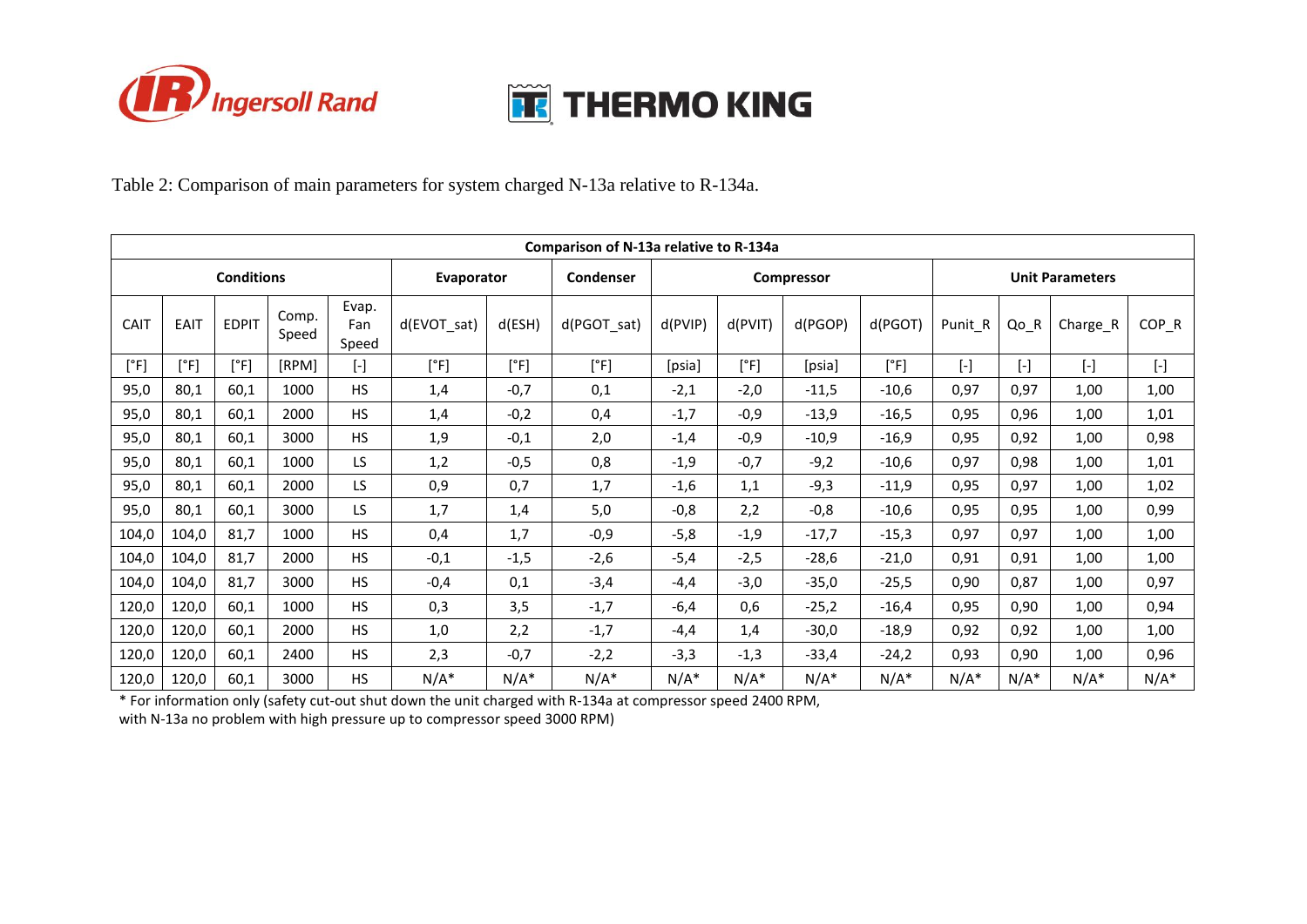![](_page_8_Picture_0.jpeg)

![](_page_8_Picture_1.jpeg)

Table 3: Comparison of main parameters for system charged AC5 relative to R-134a.

| <b>Comparison of AC5 relative to R-134a</b> |             |               |                |                               |             |           |             |         |            |         |                        |                     |           |          |           |
|---------------------------------------------|-------------|---------------|----------------|-------------------------------|-------------|-----------|-------------|---------|------------|---------|------------------------|---------------------|-----------|----------|-----------|
| <b>Conditions</b>                           |             |               |                | Evaporator                    |             | Condenser |             |         | Compressor |         | <b>Unit Parameters</b> |                     |           |          |           |
| <b>CAIT</b>                                 | <b>EAIT</b> | <b>EDPIT</b>  | Comp.<br>Speed | Evap.<br>Fan<br>Speed<br>Mode | d(EVOT_sat) | d(ESH)    | d(PGOT_sat) | d(PVIP) | d(PVIT)    | d(PGOP) | d(PGOT)                | Punit_R             | Qo_R      | Charge_R | COP R     |
| [°F]                                        | [°F]        | $[^{\circ}F]$ | [RPM]          | $\overline{[}$                | [°F]        | [°F]      | [°F]        | [psia]  | [°F]       | [psia]  | [°F]                   | $\lbrack - \rbrack$ | $[\cdot]$ | $[ - ]$  | $[\cdot]$ |
| 95,0                                        | 80,1        | 60,1          | 1000           | <b>HS</b>                     | 7,2         | $-1,6$    | 14,5        | 2,6     | 0,8        | 27,8    | $-1,3$                 | 1,07                | 1,01      | 0,95     | 0,94      |
| 95,0                                        | 80,1        | 60,1          | 2000           | <b>HS</b>                     | 7,2         | $-3,2$    | 8,6         | 1,5     | $-2,2$     | 13,8    | $-14,7$                | 1,04                | 0,92      | 0,95     | 0,89      |
| 95,0                                        | 80,1        | 60,1          | 3000           | <b>HS</b>                     | 6,4         | $-2,1$    | 6,7         | 1,5     | $-0,5$     | 8,5     | $-8,8$                 | 1,03                | 0,96      | 0,95     | 0,92      |
| 95,0                                        | 80,1        | 60,1          | 1000           | <b>LS</b>                     | 5,8         | $-1,5$    | 13,3        | 1,3     | 2,0        | 23,5    | 8,0                    | 1,06                | 1,02      | 0,95     | 0,96      |
| 95,0                                        | 80,1        | 60,1          | 2000           | LS                            | 5,8         | $-1,1$    | 7,5         | 1,4     | 2,8        | 9,6     | 0,2                    | 1,03                | 0,98      | 0,95     | 0,96      |
| 95,0                                        | 80,1        | 60,1          | 3000           | LS                            | 5,0         | $-1,0$    | 7,4         | 1,0     | 2,3        | 10,1    | $-0,6$                 | 1,03                | 0,99      | 0,95     | 0,97      |
| 104,0                                       | 104,0       | 81,7          | 1000           | <b>HS</b>                     | 5,1         | 2,4       | 10,7        | $-0,2$  | 3,4        | 20,9    | $-1,9$                 | 1,05                | 0,99      | 0,95     | 0,94      |
| 104,0                                       | 104,0       | 81,7          | 2000           | HS.                           | 3,2         | $-2,3$    | 6,1         | $-2,3$  | 0,0        | 7,6     | $-7,3$                 | 0,99                | 0,94      | 0,95     | 0,95      |
| 104,0                                       | 104,0       | 81,7          | 3000           | <b>HS</b>                     | 1,0         | 6,2       | 3,4         | $-2,9$  | 5,4        | $-2,6$  | $-1,4$                 | 0,97                | 0,93      | 0,95     | 0,95      |
| 120,0                                       | 120,0       | 60,1          | 1000           | <b>HS</b>                     | 4,9         | 3,2       | 8,2         | 0,1     | 4,9        | 15,3    | $-1,4$                 | 1,03                | 0,94      | 0,95     | 0,91      |
| 120,0                                       | 120,0       | 60,1          | 2000           | <b>HS</b>                     | 4,5         | $-2,3$    | 7,0         | $-1,0$  | 0,3        | 13,4    | $-9,7$                 | 1,00                | 0,93      | 0,95     | 0,93      |
| 120,0                                       | 120,0       | 60,1          | 2100           | <b>HS</b>                     | $N/A^*$     | $N/A^*$   | $N/A^*$     | $N/A^*$ | $N/A^*$    | $N/A^*$ | $N/A^*$                | $N/A^*$             | $N/A^*$   | $N/A^*$  | $N/A^*$   |

\* For information only (safety cut-out shut down the unit charged with AC5 at compressor speed 2100 RPM)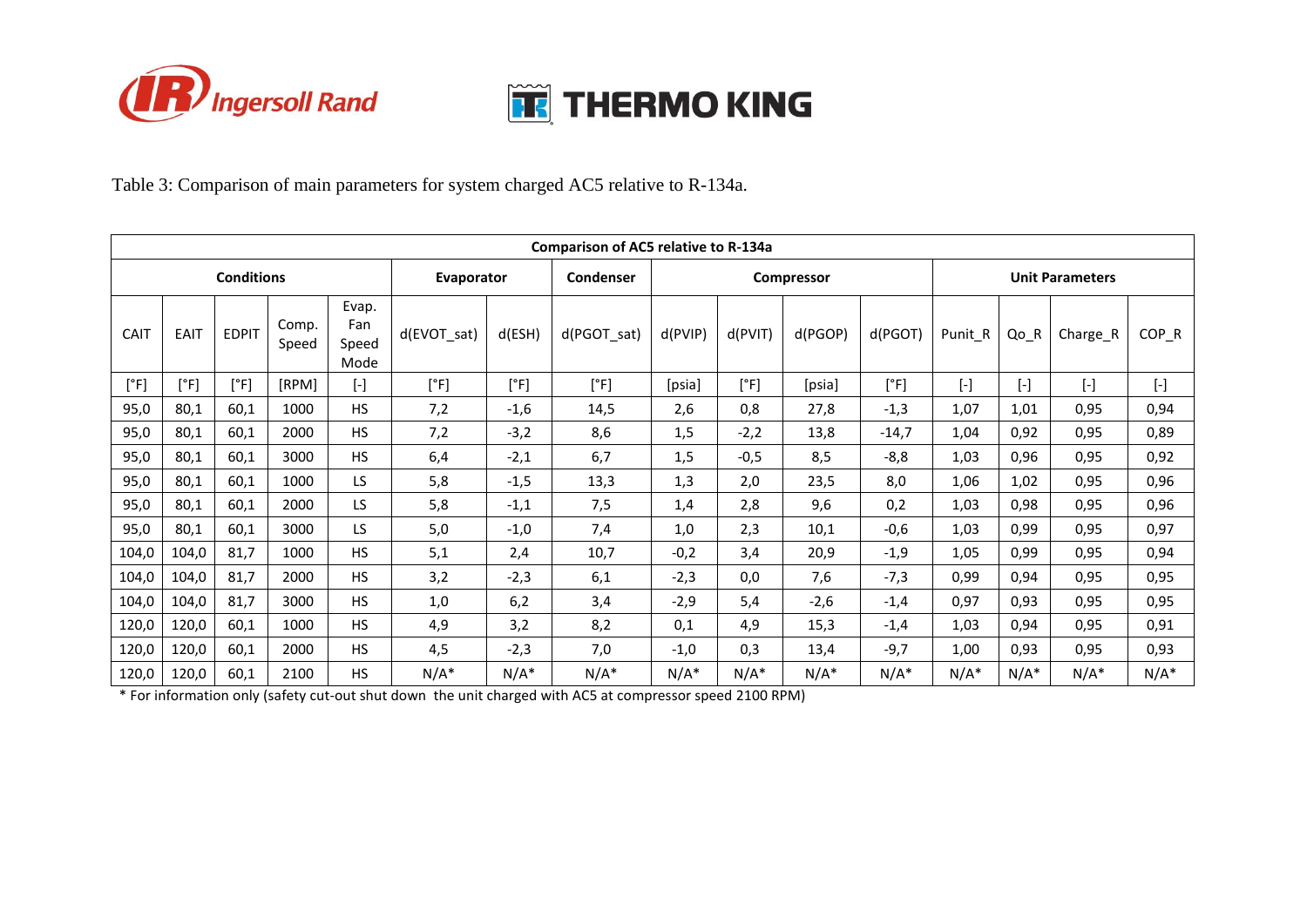![](_page_9_Picture_0.jpeg)

![](_page_9_Picture_1.jpeg)

Overall performance results are illustrated in Figures 3 to 7. Figure 3 shows comparison of net cooling capacity for N-13a and AC5 relative to R-134a. The cooling capacity was down to 13 % for N-13a, but also the total unit power consumption was down to 10 % (see Figure 4). Therefore, the difference in COP was insignificant and within the measurement uncertainty as shown in Figure 5. AC5 cooling performance was comparable or smaller down to 8 % relative to R-134a, but total unit input power was also comparable or up to 7 %, and thus COP was worse down to 11 %.

Comparison of compressor discharge pressures and temperatures relative to R-134a is shown in Figures 6 and 7. The measured discharge pressures for the unit charged with N-13a were significantly lower compared to R-134a and consequently the unit was able to operate at high temperature conditions (CAIT 120  $\degree$ F / EAIT 120  $\degree$ F / EDPIT 60  $\degree$ F) up to compressor speed 3000 RPM compared to R-134a, in which case the safety cut-out shut down the unit at a compressor speed of 2400 RPM. The measured discharge pressures for the unit charged with AC5 were up to 15 % higher compared to R-134a and therefore the unit was only able to operate at high temperature conditions (CAIT 120 °F / EAIT 120 °F / EDPIT 60 °F) up to a compressor speed of 2100 RPM. The measured compressor discharge temperatures were lower for the system charged with N-13a and slightly lower for the system charged with AC5, see Figure 7.

![](_page_9_Figure_4.jpeg)

Figure 3: Comparison of net cooling capacity (air side) relative to R-134a.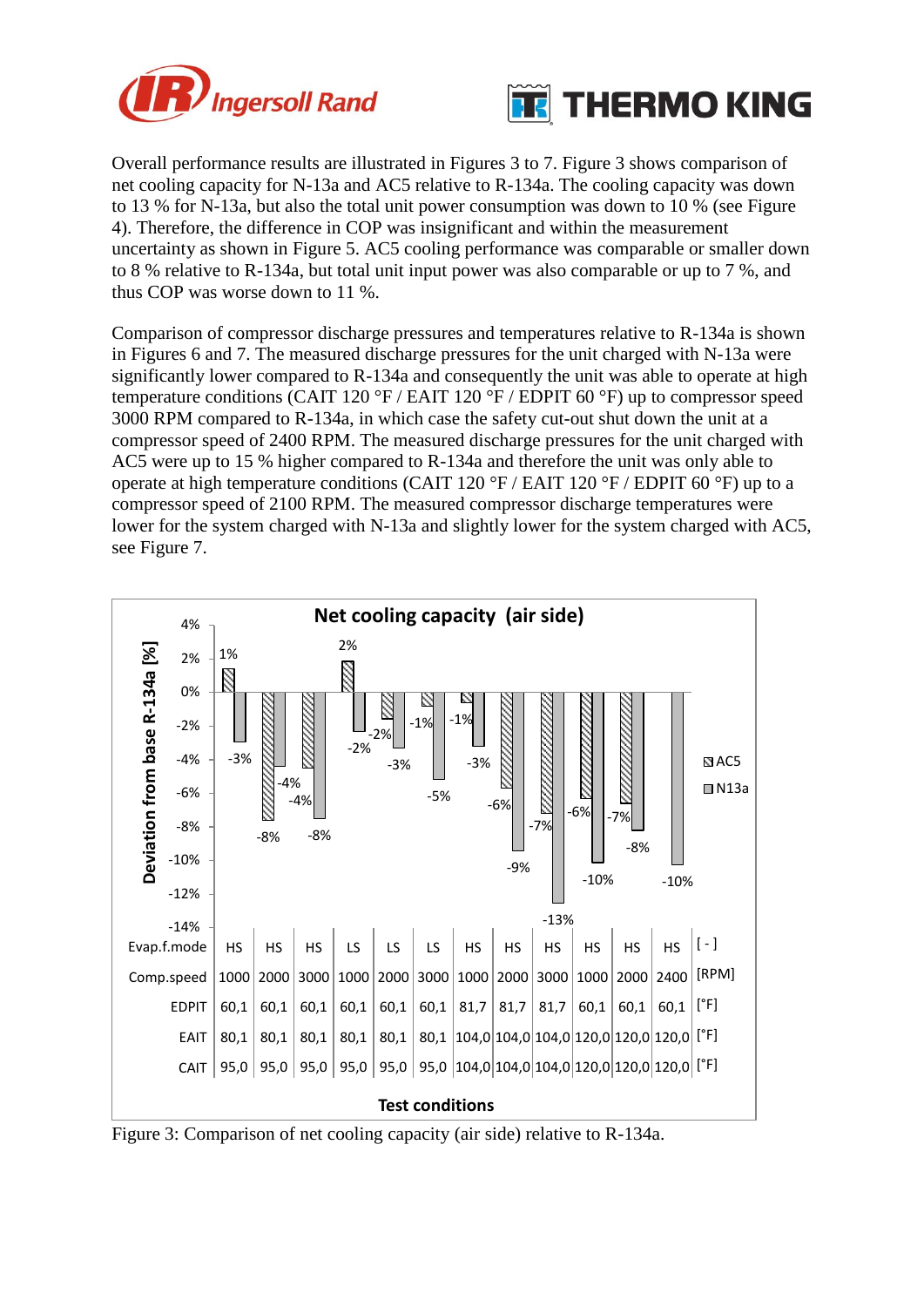![](_page_10_Picture_0.jpeg)

![](_page_10_Picture_1.jpeg)

![](_page_10_Figure_2.jpeg)

![](_page_10_Figure_3.jpeg)

![](_page_10_Figure_4.jpeg)

Figure 5: Comparison of COP relative to R-134a.